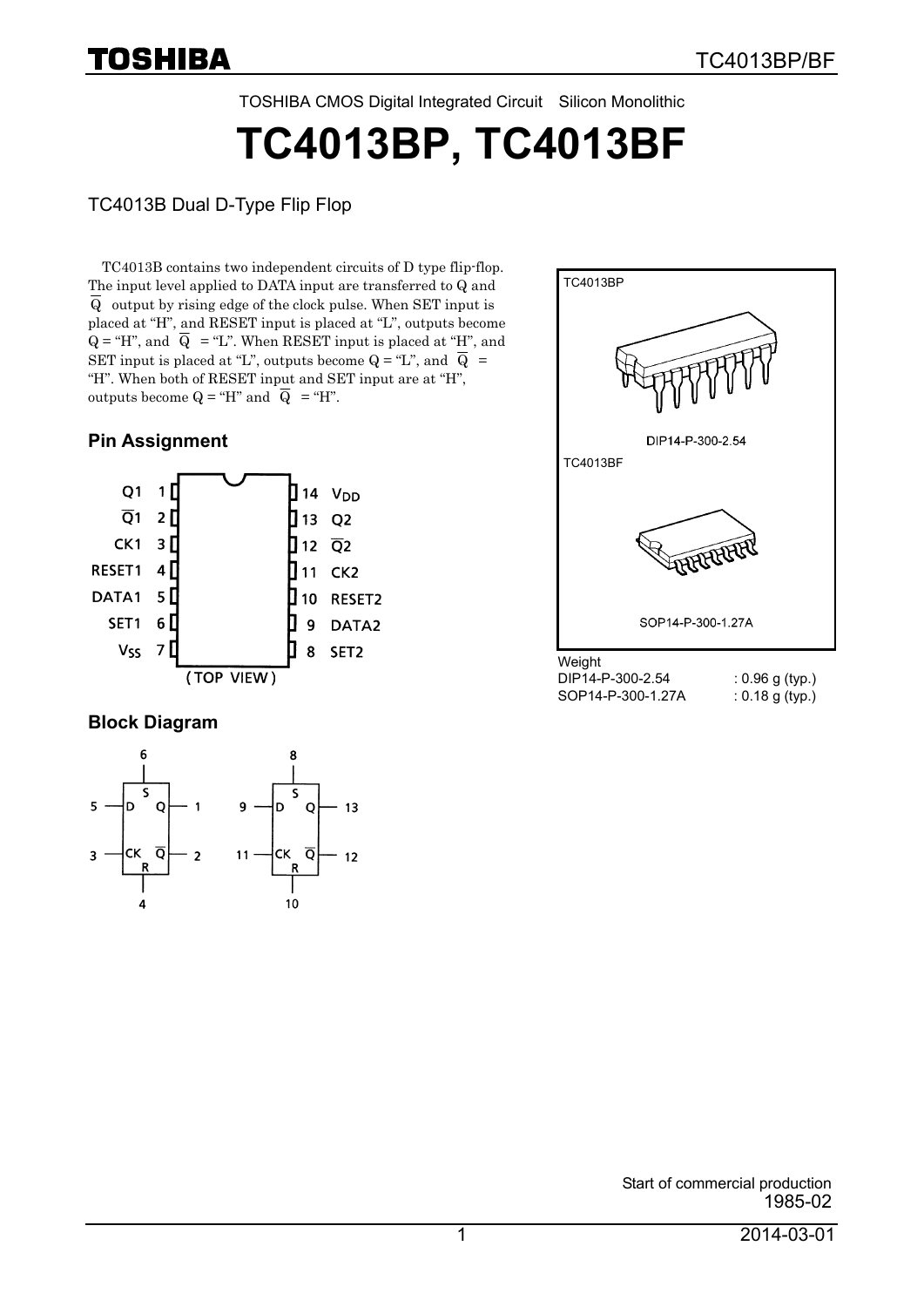## TOSHIBA

### **Truth Table**

|              | Inputs           | Outputs     |        |          |          |
|--------------|------------------|-------------|--------|----------|----------|
| <b>RESET</b> | <b>SET</b>       | <b>DATA</b> | CK∆    | $Qn + 1$ | $Qn + 1$ |
|              | Н                | $\ast$      | $\ast$ | н        |          |
| н            | $\ast$<br>$\ast$ |             |        | Н        |          |
| н            | Н                | $\ast$      | $\ast$ | н        | Н        |
|              |                  |             |        |          | Н        |
|              |                  | Н           |        | н        |          |
|              |                  | $\ast$      |        | Qn.      |          |

\*: Don't care

Δ: Level change

・: No change

### **Logic Diagram**



### **Absolute Maximum Ratings (Note)**

| Characteristics             | Symbol                      | Rating                           | Unit |
|-----------------------------|-----------------------------|----------------------------------|------|
| DC supply voltage           | V <sub>DD</sub>             | $V_{SS}$ – 0.5 to $V_{SS}$ + 20  | ν    |
| Input voltage               | <b>V<sub>IN</sub></b>       | $V_{SS}$ – 0.5 to $V_{DD}$ + 0.5 | ν    |
| Output voltage              | VOUT                        | $V_{SS}$ – 0.5 to $V_{DD}$ + 0.5 | ν    |
| DC input current            | <sup>I</sup> IN             | $+10$                            | mA   |
| Power dissipation           | P <sub>D</sub>              | 300 (DIP)/180 (SOP)              | mW   |
| Operating temperature range | $\mathsf{T}_{\mathsf{opr}}$ | $-40$ to 85                      | °C   |
| Storage temperature range   | $\mathsf{T}_{\textsf{stg}}$ | $-65$ to 150                     | °C   |

Note: Exceeding any of the absolute maximum ratings, even briefly, lead to deterioration in IC performance or even destruction.

Using continuously under heavy loads (e.g. the application of high temperature/current/voltage and the significant change in temperature, etc.) may cause this product to decrease in the reliability significantly even if the operating conditions (i.e. operating temperature/current/voltage, etc.) are within the absolute maximum ratings and the operating ranges.

Please design the appropriate reliability upon reviewing the Toshiba Semiconductor Reliability Handbook ("Handling Precautions"/"Derating Concept and Methods") and individual reliability data (i.e. reliability test report and estimated failure rate, etc).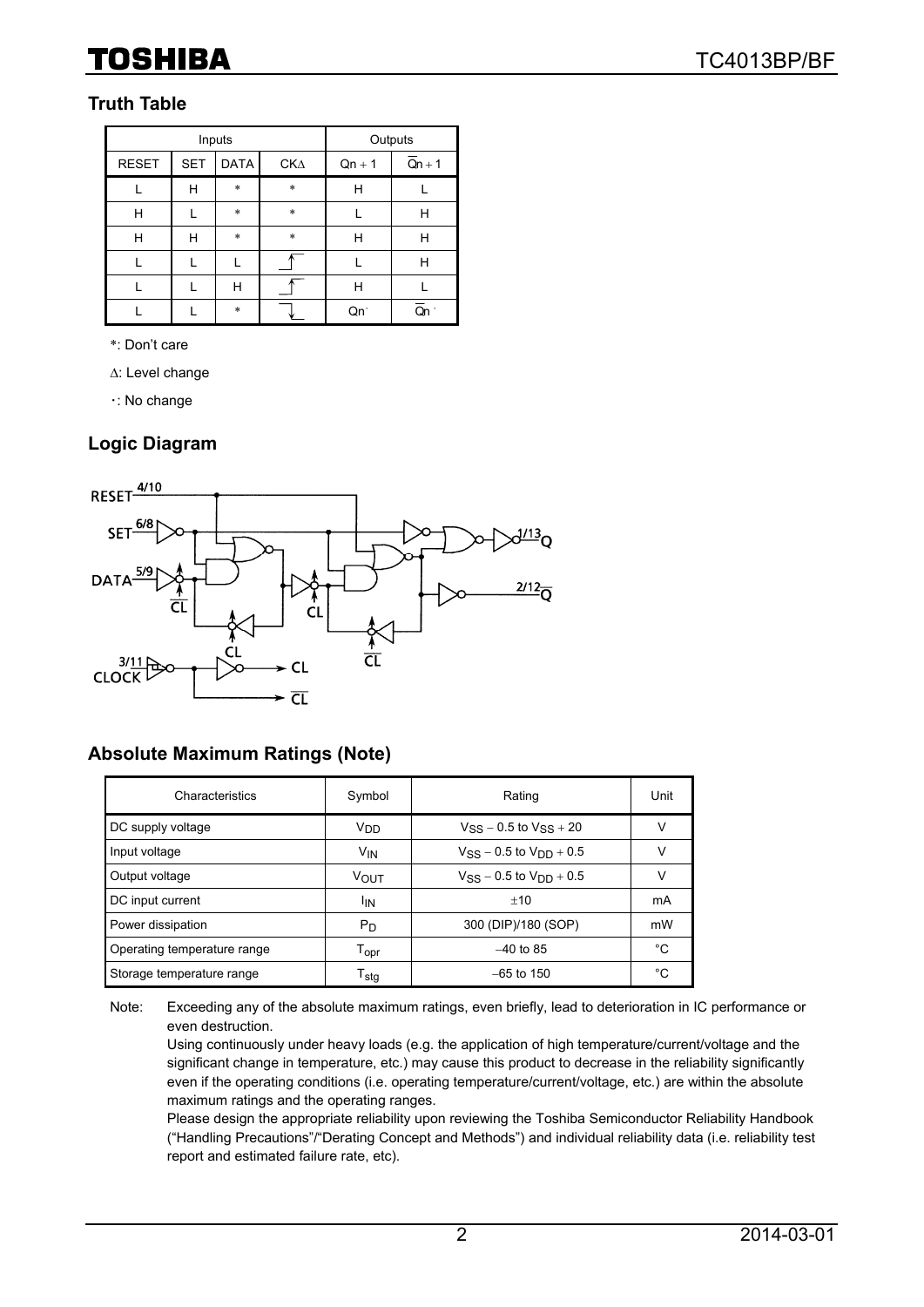**Operating Ranges (V<sub>SS</sub> = 0 V) (Note)** 

| Characteristics   | Symbol          | <b>Test Condition</b> | Min | $TVP$ . | Max | Unit |
|-------------------|-----------------|-----------------------|-----|---------|-----|------|
| DC supply voltage | V <sub>DD</sub> |                       | ີ   | ___     | 18  |      |
| Input voltage     | Vın             | __                    |     | ___     | VDD |      |

Note: The operating ranges must be maintained to ensure the normal operation of the device. Unused inputs must be tied to either  $V_{DD}$  or  $V_{SS}$ .

### **Static Electrical Characteristics (V<sub>SS</sub> = 0 V)**

| Characteristics              |           | Sym-<br>bol            | <b>Test Condition</b>                  |                        | $-40^{\circ}$ C          |                          | $25^{\circ}$ C           |            |                          | 85°C                     |                                 |              |
|------------------------------|-----------|------------------------|----------------------------------------|------------------------|--------------------------|--------------------------|--------------------------|------------|--------------------------|--------------------------|---------------------------------|--------------|
|                              |           |                        |                                        | V <sub>DD</sub><br>(V) | Min                      | Max                      | Min                      | Typ.       | Max                      | Min                      | Max                             | Unit         |
|                              |           |                        |                                        | 5                      | 4.95                     | $\overline{\phantom{0}}$ | 4.95                     | 5.00       |                          | 4.95                     | $\overbrace{\phantom{12333}}$   |              |
| High-level output<br>voltage |           | V <sub>OH</sub>        | $ I_{OUT}  < 1 \mu A$                  | 10                     | 9.95                     |                          | 9.95                     | 10.00      |                          | 9.95                     |                                 | V            |
|                              |           |                        | $V_{IN} = V_{SS}$ , $V_{DD}$           | 15                     | 14.95                    |                          | 14.95                    | 15.00      | $\overline{\phantom{0}}$ | 14.95                    |                                 |              |
|                              |           |                        | $ I_{OUT}  < 1 \mu A$                  | 5                      | $\overline{\phantom{0}}$ | 0.05                     | $\overline{\phantom{0}}$ | 0.00       | 0.05                     |                          | 0.05                            |              |
| Low-level output<br>voltage  |           | VOL                    |                                        | 10                     |                          | 0.05                     |                          | 0.00       | 0.05                     |                          | 0.05                            | $\mathsf{V}$ |
|                              |           |                        | $V_{IN} = V_{SS}$ , $V_{DD}$           | 15                     |                          | 0.05                     |                          | 0.00       | 0.05                     |                          | 0.05                            |              |
|                              |           |                        | $V_{OH} = 4.6 V$                       | 5                      | $-0.61$                  | $\overline{\phantom{0}}$ | $-0.51$                  | $-1.0$     |                          | $-0.42$                  | $\overline{\phantom{m}}$        |              |
|                              |           |                        | $V_{OH} = 2.5 V$                       | 5                      | $-2.50$                  | $\overline{\phantom{0}}$ | $-2.10$                  | $-4.0$     |                          | $-1.70$                  | $\hspace{0.1mm}-\hspace{0.1mm}$ |              |
| Output high current          |           | Iон                    | $V_{OH} = 9.5 V$                       | 10                     | $-1.50$                  |                          | $-1.30$                  | $-2.2$     | $\overline{\phantom{m}}$ | $-1.10$                  | $\overline{\phantom{m}}$        | mA           |
|                              |           |                        | $V_{OH} = 13.5 V$                      | 15                     | $-4.00$                  |                          | $-3.40$                  | $-9.0$     |                          | $-2.80$                  |                                 |              |
|                              |           |                        | $V_{IN} = V_{SS}$ , $V_{DD}$           |                        |                          |                          |                          |            |                          |                          |                                 |              |
|                              |           | $I_{OL}$               | $V_{OL} = 0.4 V$                       | 5                      | 0.61                     | $\overline{\phantom{0}}$ | 0.51                     | 1.2        |                          | 0.42                     |                                 | mA           |
|                              |           |                        | $V_{OL} = 0.5 V$                       | 10                     | 1.50                     |                          | 1.30                     | 3.2        |                          | 1.10                     |                                 |              |
| Output low current           |           |                        | $V_{OL} = 1.5 V$                       | 15                     | 4.00                     |                          | 3.40                     | 12.0       |                          | 2.80                     |                                 |              |
|                              |           |                        | $V_{IN} = V_{SS}$ , $V_{DD}$           |                        |                          |                          |                          |            |                          |                          |                                 |              |
|                              |           | V <sub>IH</sub>        | $V_{\text{OUT}} = 0.5 V, 4.5 V$        | 5                      | 3.5                      |                          | 3.5                      | 2.75       |                          | 3.50                     |                                 | V            |
|                              |           |                        | $V_{OUT} = 1.0 V, 9.0 V$               | 10                     | 7.0                      |                          | 7.0                      | 5.50       |                          | 7.00                     |                                 |              |
| Input high voltage           |           |                        | $V_{OUT} = 1.5 V, 13.5 V$              | 15                     | 11.0                     |                          | 11.0                     | 8.25       |                          | 11.00                    |                                 |              |
|                              |           |                        | $ I_{OUT}  < 1 \mu A$                  |                        |                          |                          |                          |            |                          |                          |                                 |              |
|                              |           |                        | $V_{\text{OUT}} = 0.5 V, 4.5 V$        | 5                      | $\overline{\phantom{0}}$ | 1.5                      | $\overline{\phantom{0}}$ | 2.25       | 1.5                      | $\overline{\phantom{0}}$ | 1.5                             |              |
|                              |           |                        | $V_{OUT} = 1.0 V, 9.0 V$               | 10                     |                          | 3.0                      | $\overline{\phantom{0}}$ | 4.50       | 3.0                      |                          | 3.0                             |              |
| Input low voltage            |           | $V_{IL}$               | $V_{OUT} = 1.5 V, 13.5 V$              | 15                     |                          | 4.0                      |                          | 6.75       | 4.0                      |                          | 4.0                             | V            |
|                              |           |                        | $ I_{OUT}  < 1 \mu A$                  |                        |                          |                          |                          |            |                          |                          |                                 |              |
| Input<br>current             | "H" level | Iін                    | $V_{IH} = 18 V$                        | 18                     | $\qquad \qquad$          | 0.1                      |                          | $10^{-5}$  | 0.1                      | $\overline{\phantom{0}}$ | 1.0                             |              |
|                              | "L" level | I <sub>IL</sub>        | $V_{IL} = 0 V$                         | 18                     |                          | $-0.1$                   | $\overline{\phantom{0}}$ | $-10^{-5}$ | $-0.1$                   | $\overline{\phantom{0}}$ | $-1.0$                          | $\mu$ A      |
|                              |           |                        |                                        | 5                      | $\overline{\phantom{0}}$ | $\mathbf{1}$             | $\overline{\phantom{0}}$ | 0.002      | $\mathbf{1}$             |                          | 30                              |              |
| Quiescent supply<br>current  |           | <b>I</b> <sub>DD</sub> | $V_{IN} = V_{SS}$ , $V_{DD}$<br>(Note) | 10                     |                          | $\overline{2}$           |                          | 0.004      | $\overline{c}$           |                          | 60                              | $\mu$ A      |
|                              |           |                        |                                        | 15                     |                          | $\overline{\mathbf{4}}$  |                          | 0.008      | 4                        |                          | 120                             |              |

Note: All valid input combinations.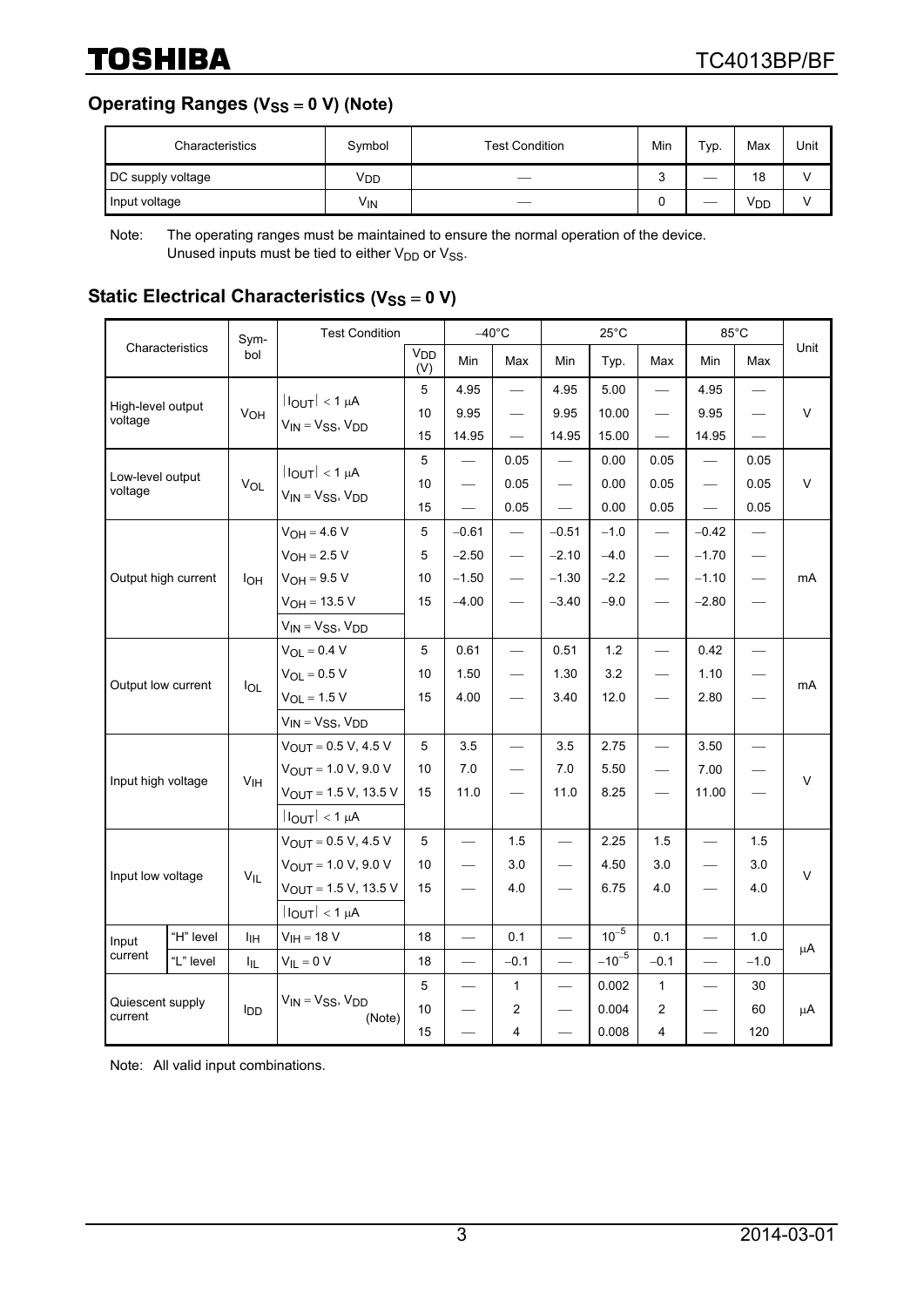**TOSHIBA** 

## **Dynamic Electrical Characteristics (Ta = 25°C, V<sub>SS</sub> = 0 V, C<sub>L</sub> = 50 pF)**

|                                                           |                   | <b>Test Condition</b> |              |                                  |                               |        |            |
|-----------------------------------------------------------|-------------------|-----------------------|--------------|----------------------------------|-------------------------------|--------|------------|
| Characteristics                                           | Symbol            |                       | $V_{DD} (V)$ | Min                              | Typ.                          | Max    | Unit       |
| Output transition time                                    |                   |                       | 5            |                                  | 70                            | 200    |            |
| (low to high)                                             | t <sub>TLH</sub>  |                       | 10           | $\overbrace{\phantom{13333}}$    | 35                            | 100    | ns         |
|                                                           |                   |                       | 15           |                                  | 30                            | 80     |            |
| Output transition time                                    |                   |                       | 5            |                                  | 70                            | 200    |            |
| (high to low)                                             | t <sub>THL</sub>  |                       | 10           |                                  | 35                            | 100    | ns         |
|                                                           |                   |                       | 15           |                                  | 30                            | 80     |            |
| Propagation delay time                                    |                   |                       | $\mathbf 5$  | $\qquad \qquad -$                | 130                           | 300    |            |
| $(CK-Q, \overline{Q})$                                    | t <sub>pLH</sub>  |                       | 10           |                                  | 65                            | 130    | ns         |
|                                                           | t <sub>pHL</sub>  |                       | 15           | $\hspace{0.05cm}$                | 50                            | 90     |            |
|                                                           |                   |                       | $\sqrt{5}$   | $\qquad \qquad \longleftarrow$   | 110                           | 300    |            |
| Propagation delay time<br>(SET, RESET-Q, $\overline{Q}$ ) | $t_{pLH}$         |                       | 10           | $\overbrace{\phantom{aaaaa}}$    | 50                            | 130    | ns         |
|                                                           |                   |                       | 15           | $\qquad \qquad -$                | 40                            | 90     |            |
|                                                           |                   |                       | 5            | $\overbrace{\phantom{123321}}$   | 110                           | 300    |            |
| Propagation delay time<br>(SET, RESET-Q, $\overline{Q}$ ) | t <sub>pHL</sub>  |                       | 10           |                                  | 50                            | 130    | ns         |
|                                                           |                   |                       | 15           |                                  | 40                            | 90     |            |
|                                                           |                   |                       | 5            | 3.5                              | 8                             |        |            |
| Max clock frequency                                       | $f_{CL}$          |                       | 10           | 8.0                              | 16                            |        | <b>MHz</b> |
|                                                           |                   |                       | 15           | 12.0                             | 20                            |        |            |
|                                                           |                   |                       | 5            |                                  |                               |        |            |
| Max clock input rise time                                 | $t_{rCL}$         |                       | 10           |                                  | No limit                      |        |            |
| Max clock input fall time                                 | $t_{fCL}$         |                       | 15           |                                  |                               |        |            |
|                                                           |                   |                       | 5            |                                  | 60                            | 180    |            |
| Min pulse width                                           | t <sub>w</sub>    |                       | 10           |                                  | 30                            | 80     | ns         |
| (SET, RESET)                                              |                   |                       | 15           | $\overbrace{\phantom{12322111}}$ | 25                            | 50     |            |
|                                                           |                   |                       | 5            |                                  | 60                            | 140    |            |
| Min clock pulse width                                     | t <sub>W</sub>    |                       | 10           |                                  | 30                            | 60     | ns         |
|                                                           |                   |                       | 15           |                                  | 25                            | 40     |            |
|                                                           |                   |                       | $\mathbf 5$  |                                  |                               | 40     |            |
| Min set-up time                                           | $t_{\text{su}}$   |                       | 10           |                                  |                               | $20\,$ | ns         |
| (DATA-CK)                                                 |                   |                       | 15           |                                  |                               | 15     |            |
|                                                           |                   |                       | $\mathbf 5$  | $\qquad \qquad \longleftarrow$   | 20                            | 40     |            |
| Min hold time<br>(DATA-CK)                                | $t_H$             |                       | $10$         |                                  | 10                            | 20     | ns         |
|                                                           |                   |                       | 15           | $\overbrace{\phantom{aaaaa}}$    | 6                             | 15     |            |
|                                                           |                   |                       | $\sqrt{5}$   |                                  | $\overbrace{\phantom{aaaaa}}$ | 40     |            |
| Min removal time                                          | $t_{rem}$         |                       | 10           |                                  |                               | 20     | ns         |
| (SET, RESET-CK)                                           |                   |                       | 15           | $\overline{\phantom{0}}$         |                               | 15     |            |
| Input capacitance                                         | $C_{\textsf{IN}}$ |                       |              |                                  | $\mathbf 5$                   | 7.5    | pF         |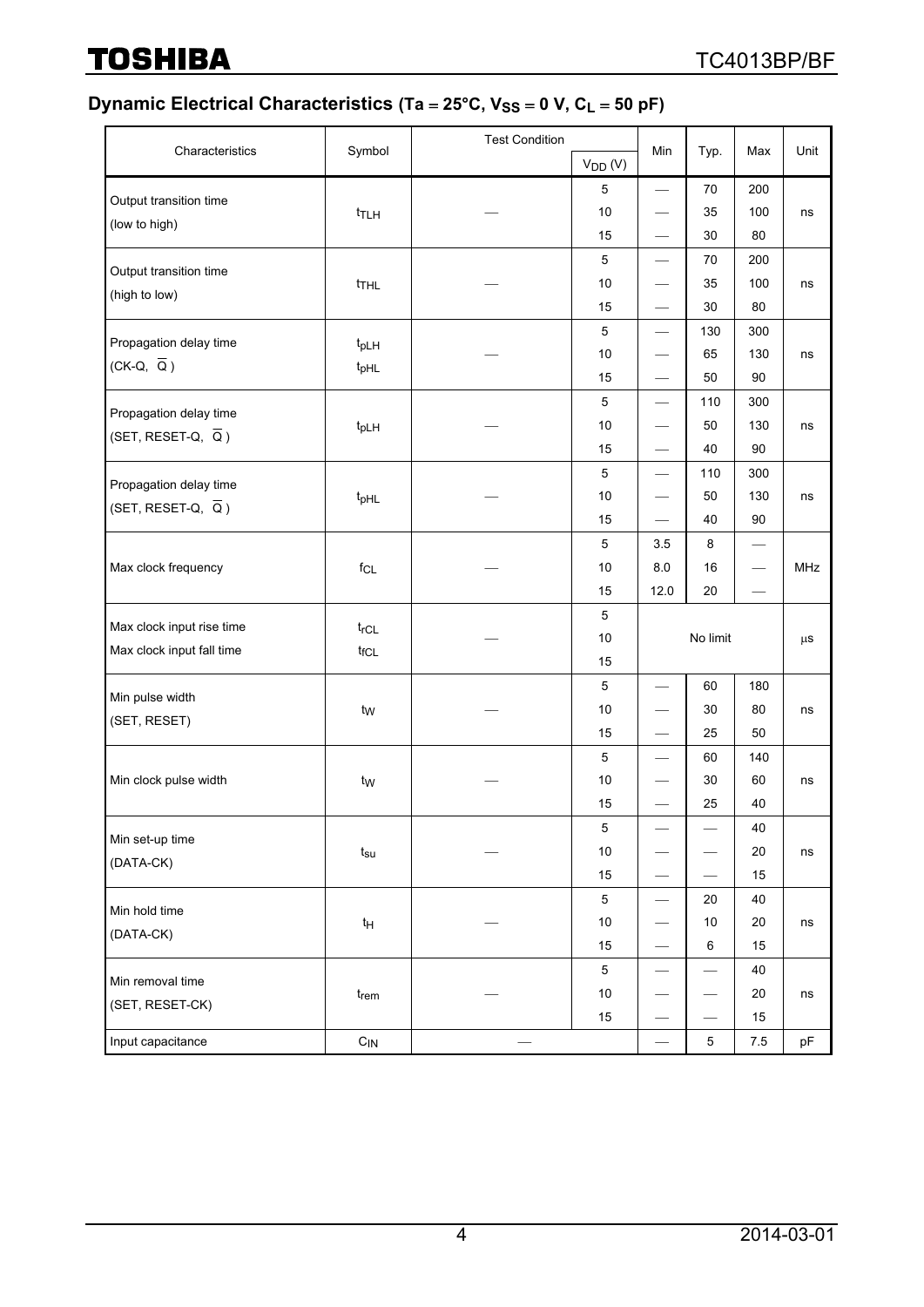# **TOSHIBA**

### **Waveform for Measurement of Dynamic Characteristics**



#### **Waveform 2**

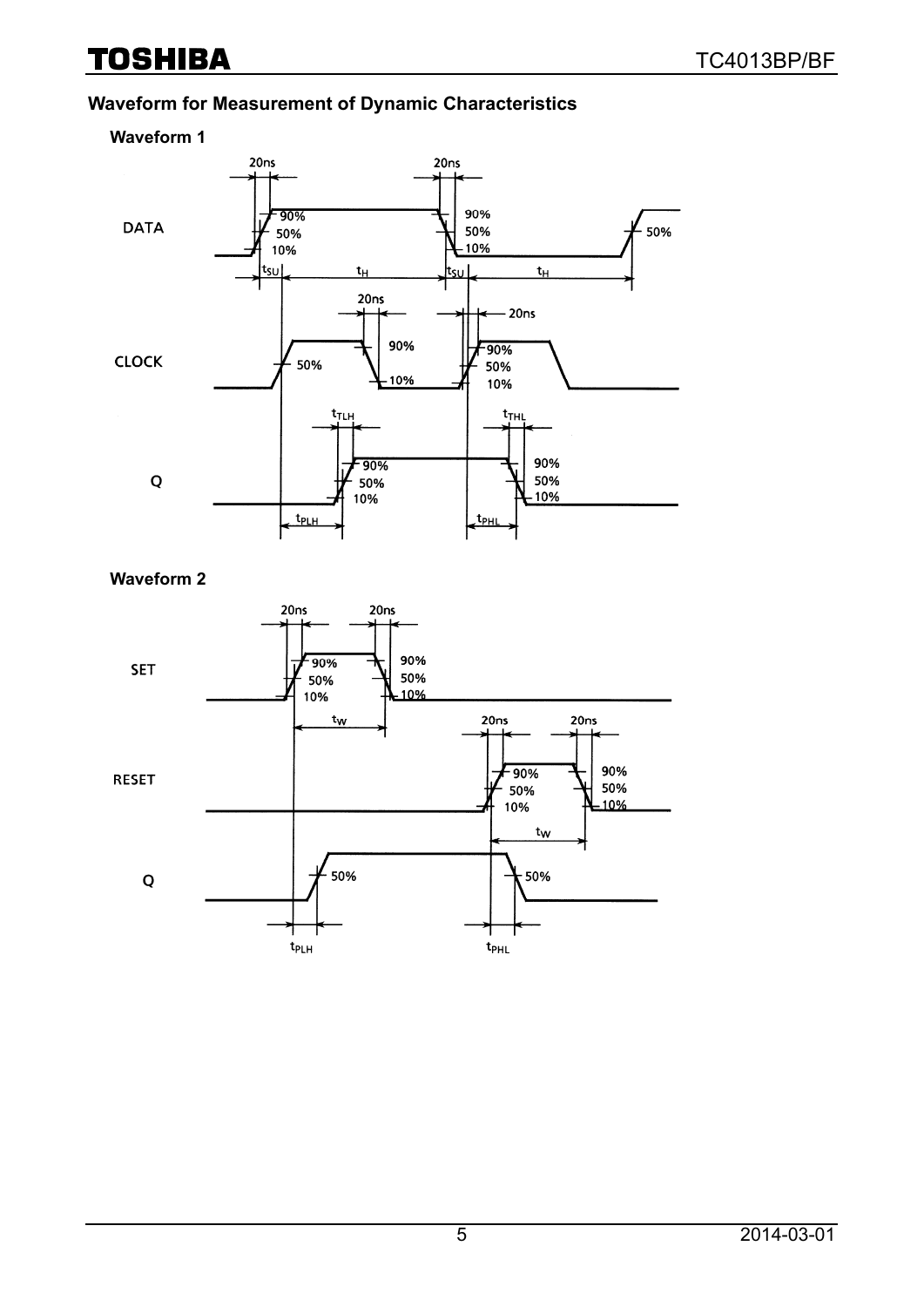### **Package Dimensions**

DIP14-P-300-2.54

Unit: mm



Weight: 0.96 g (typ.)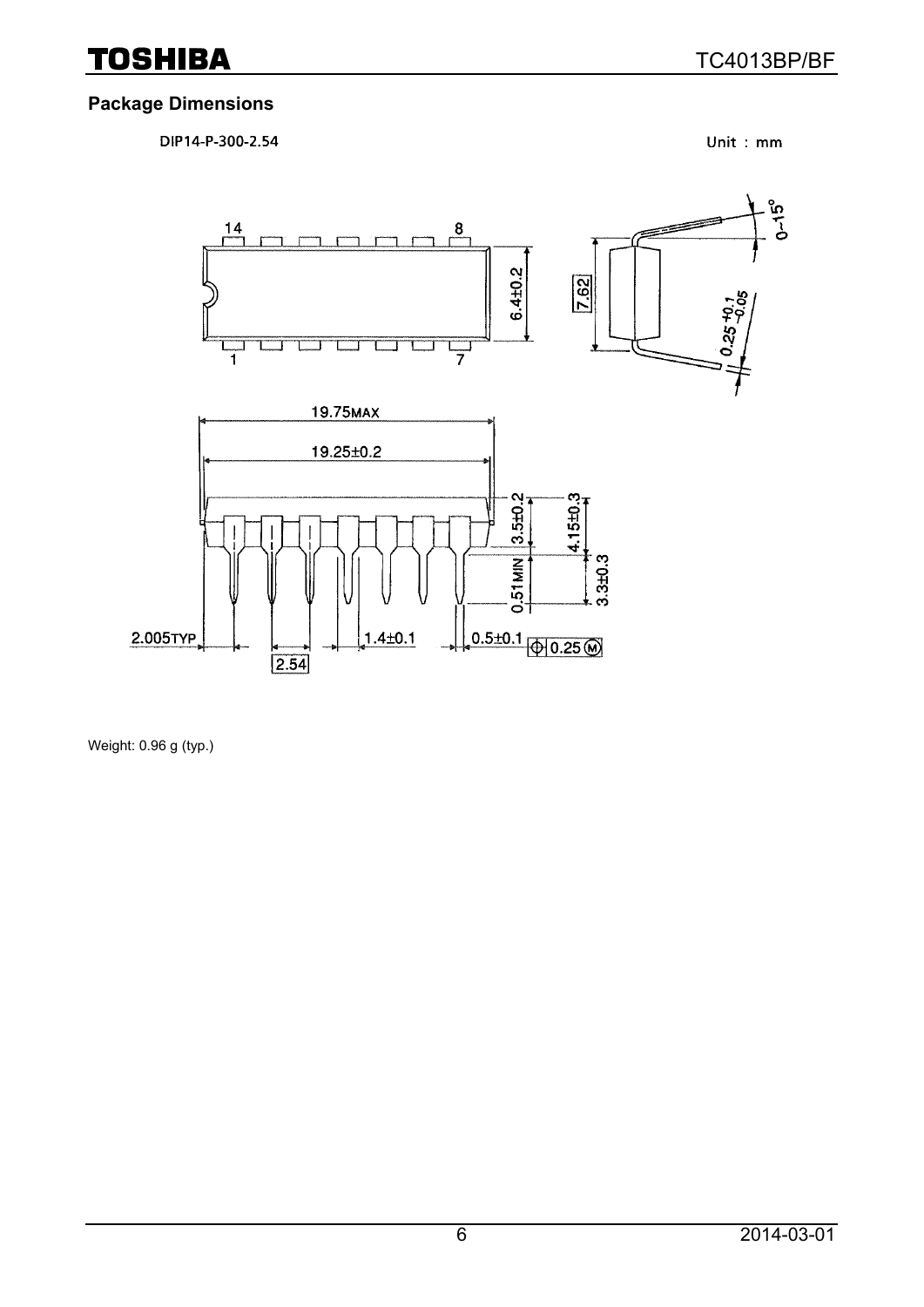

#### **Package Dimensions**

SOP14-P-300-1.27A

Unit: mm



Weight: 0.18 g (typ.)